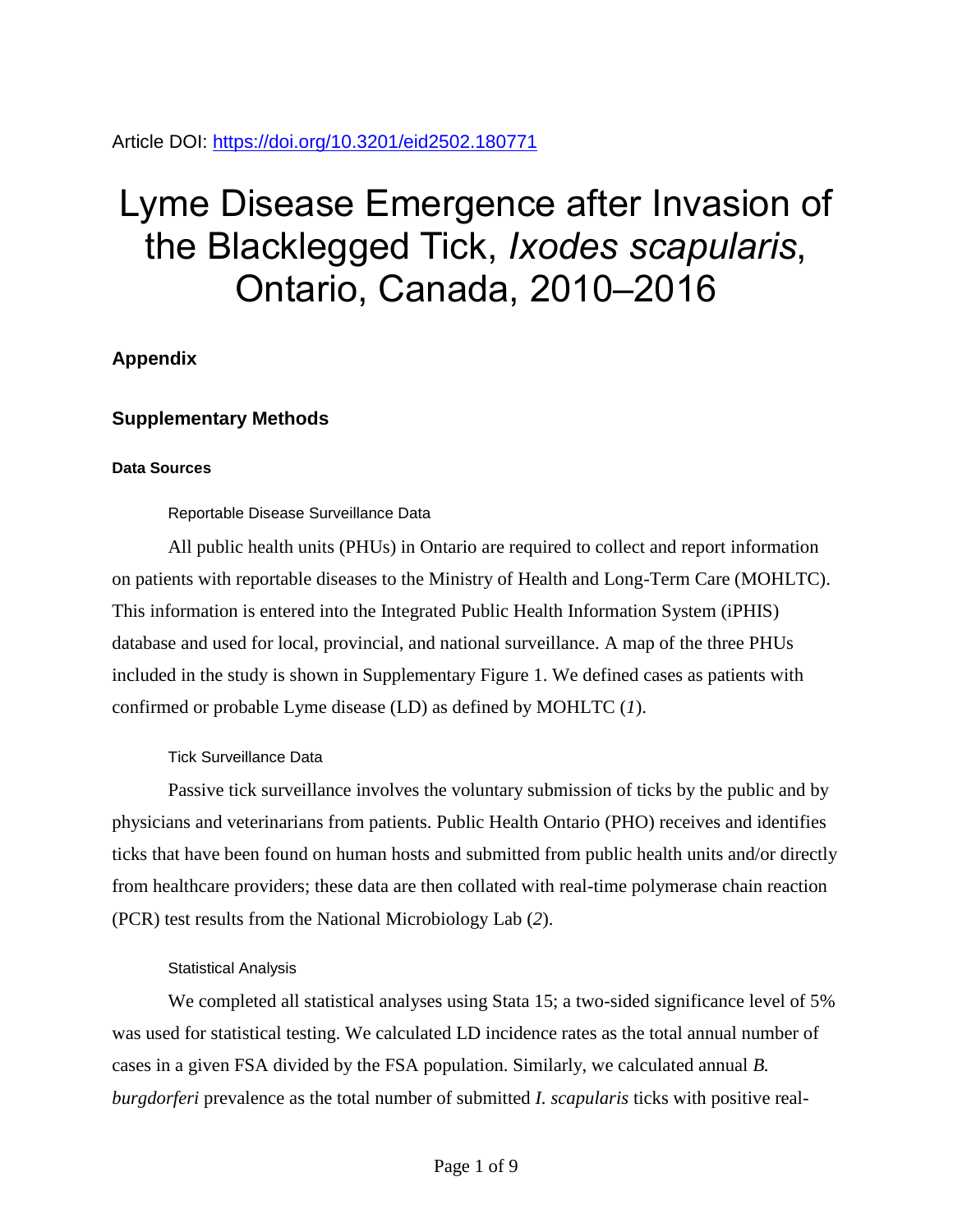time PCR results for *B. burgdorferi* divided by the total number of ticks that were tested in a given FSA and year.

To examine the association between the invasion of *I. scapularis* and *B. burgdorferi* and the spread of human LD, we examined bivariable associations between FSA-level data on time to first case (in years) and the following independent variables: time to first reported *I. scapularis* tick, time to first reported *B. burgdorferi*-infected tick, distance to origin, and population. We constructed linear regression models with time to first case (in years) as the outcome and variables that were significant in bivariable analyses as predictors. The origin of LD was defined as the FSA with highest LD incidence in 2010, which corresponded to the town of Gananoque. We tested data for linearity and normality and examined model residuals to test goodness of fit.

#### Spatial Analysis

To visualize LD spread from 2010 to 2016, we plotted the annual FSA-level incidence of human LD and *B. burgdorferi* prevalence in ticks using ArcGIS v10.4. We excluded tick records with missing collection date, patient FSA, PCR test result, and records with reported history of travel. Similarly, we excluded human LD records with missing patient residence information or with a reported history of travel. We assessed the annual weighted mean center and directional distribution of human LD incidence using the spatial analyst extension in ArcGIS, following spatial projection of the data to preserve distance (*3*). The resulting weighted mean center location represents the geographic center of concentration of features (FSA centroids) weighted by annual rates, while the deviation ellipses indicate 1 SD of the geographic mean annual incidence, calculated as the incidence weighted average in space for each FSA, with incidence attributed to the FSA centroid.

#### Cluster Analysis

We applied Kulldorf's spatial scan statistics (*4*) to assess and compare spatiotemporal patterns in human LD incidence and *B. burgdorferi* prevalence in ticks at the FSA level (FSA centroids). We used a Poisson-based probability model to detect space-time clusters of human LD cases occurring over FSAs in the three PHUs, adjusting for FSA population size. We used a Bernoulli-based probability model to detect clusters of *B. burgdorferi* infected ticks, with infected and non-infected ticks representing cases and controls, respectively. Using SaTScanTM, we set the scan to detect clusters with high rates, with 10% or 50% maximum spatial cluster size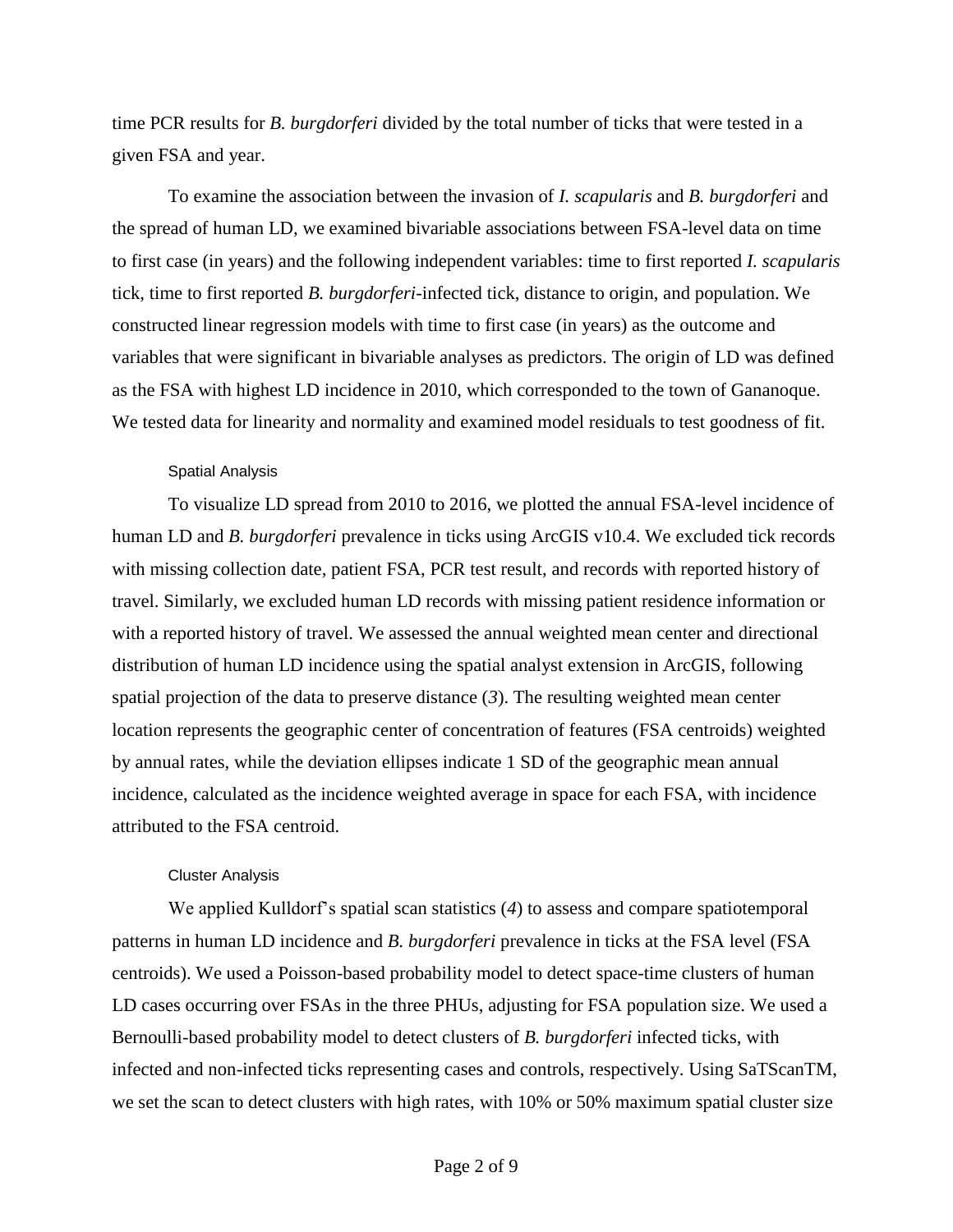for human cases and ticks, respectively, and with a 1-year minimum temporal window size. Significance of clusters was based on 999 Monte Carlo replications using a p-value of <0.05.

#### **Supplementary Results**

## Epidemiology of LD

From 2010 to 2016, there were a total of 762 reported cases of LD within the study area. Of these, we excluded 123 from the analysis based on a reported history of travel. Of the 639 cases that were retained, we observed a higher proportion among males ( $n = 364, 57.0\%$ ) than females ( $n = 272, 42.6\%$ ). Cases ranged in age from under 1 year to 93 years (mean = 47.1 years of age; SD±20.4) with a peak among adults aged 45–69 years. Despite similar total case numbers among the three health units, incidence rates were higher in KFL and LGL owing to their lower overall population (Supplementary Figure 2).

Among all FSAs in the study area, the first human LD case was reported an average of 2.0 years following the first reported *I. scapularis* tick, and 0.6 years following the first reported infected tick. However, two FSAs reported human cases before any *I. scapularis* ticks were detected through passive surveillance, and six FSAs reported human cases before detection of *B. burgdorferi* in submitted ticks. This discrepancy may be due to differences in sensitivity of tick surveillance or may reflect patient exposure outside of the FSA of residence, despite our restriction based on travel history. We conducted a sensitivity analysis excluding discrepant FSAs (i.e., FSAs with human cases reported before a signal from tick surveillance), and found 2.2 and 1.1 years respectively following the first reported tick or *B. burgdorferi*-infected tick.

In bivariable analyses, time to first human LD case (in years) was independently associated with time to first *I. scapularis* tick (r2 = 0.35, p < 0.001), time to first *B. burgdorferi*infected tick (r2 = 0.61,  $p < 0.001$ ) and distance to origin (r2 = 0.46,  $p < 0.001$ ), but not population size (p = 0.062). Time to first tick and time to first *B. burgdorferi* infected tick were highly correlated (Spearman rank correlation 0.78), therefore separate models were fit for each predictor. In a multivariable regression, after adjusting for distance to origin, time to first case was significantly associated with time to first reported *I. scapularis* tick (adjusted  $r2 = 0.56$ ,  $p <$ 0.001). Time to first *B. burgdorferi*-infected tick was also strongly associated with time to first human LD case after controlling for distance from origin (adjusted  $r2 = 0.67$ ,  $p < 0.001$ ).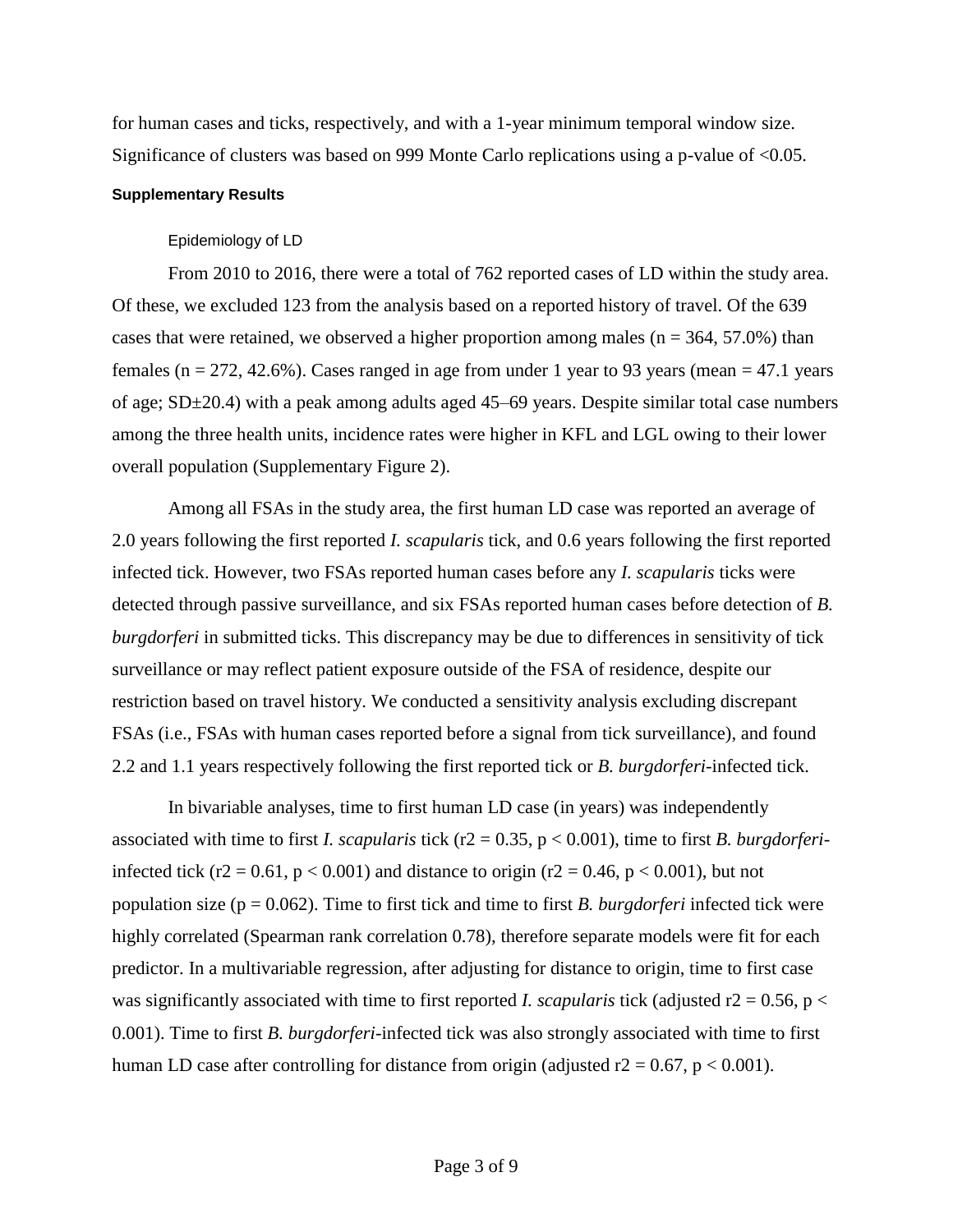Trends in Tick Surveillance

A total of 7760 *I. scapularis* ticks were recorded from 2010 to 2016 through passive surveillance activities in the study area. Of these, 233 of submitters reported recent travel (95 outside of Canada and 138 within Canada); we excluded these records from analysis. Of the 7527 ticks retained in analyses, almost half were submitted by individuals residing in LGL ( $n =$ 3617, 48.2%), followed by KFL (n = 2559, 34.1%) and OTT (n = 1395, 17.7%). The number of collected ticks increased annually until 2014, when KFL and LGL no longer accepted tick submissions from the public (although healthcare providers could still submit ticks to PHO). Ticks were received throughout the entire year, with bimodal peaks from April to June and October to November reflecting the submission of mainly adult ticks, which are easier to see and more likely to be submitted than nymphal ticks.

Of the 5753 ticks with real-time PCR results for *B. burgdorferi*, 1209 (21.0%) tested positive; 1774 records had no test results reflecting ticks that were not forwarded for testing due to damage or poor specimen condition. The overall (cumulative) *B. burgdorferi* prevalence in ticks was similar among health units, with 21.6%, 21.0%, and 19.5% prevalence in KFL, LGL, and OTT, respectively. There was a significant association between infection status (positive/negative) and year of tick submission ( $p < 0.001$ ).

## Spatial and Cluster Analysis

We excluded 45 cases due to missing patient residence information and retained 594 human cases in spatial analyses. Deviational ellipses depict the spatiotemporal trend in LD incidence, which was concentrated in southern FSAs in 2010 and 2011 but had spread in a northeasterly direction by 2013 (Supplementary Figure 3). The directional trend was consistent from 2013 to 2016 reflecting the occurrence of reported LD cases in OTT from 2013 onward. Distances between mean centers, reflecting the change in LD distribution from year to year, increased from 2010 to 2013: 4.3 km (2010 to 2011), 20.9 km (2011 to 2012) and 35.8 km (2012 to 2013) (mean 20.3 km/year) and stabilized thereafter. Overall, a northeast shift of 54 km was observed between mean centers from 2010 to 2016.

We excluded 706 tick records with missing submitter residence information and retained 5047 records in spatial analysis; 1068 (21.1%) were positive for *B. burgdorferi*.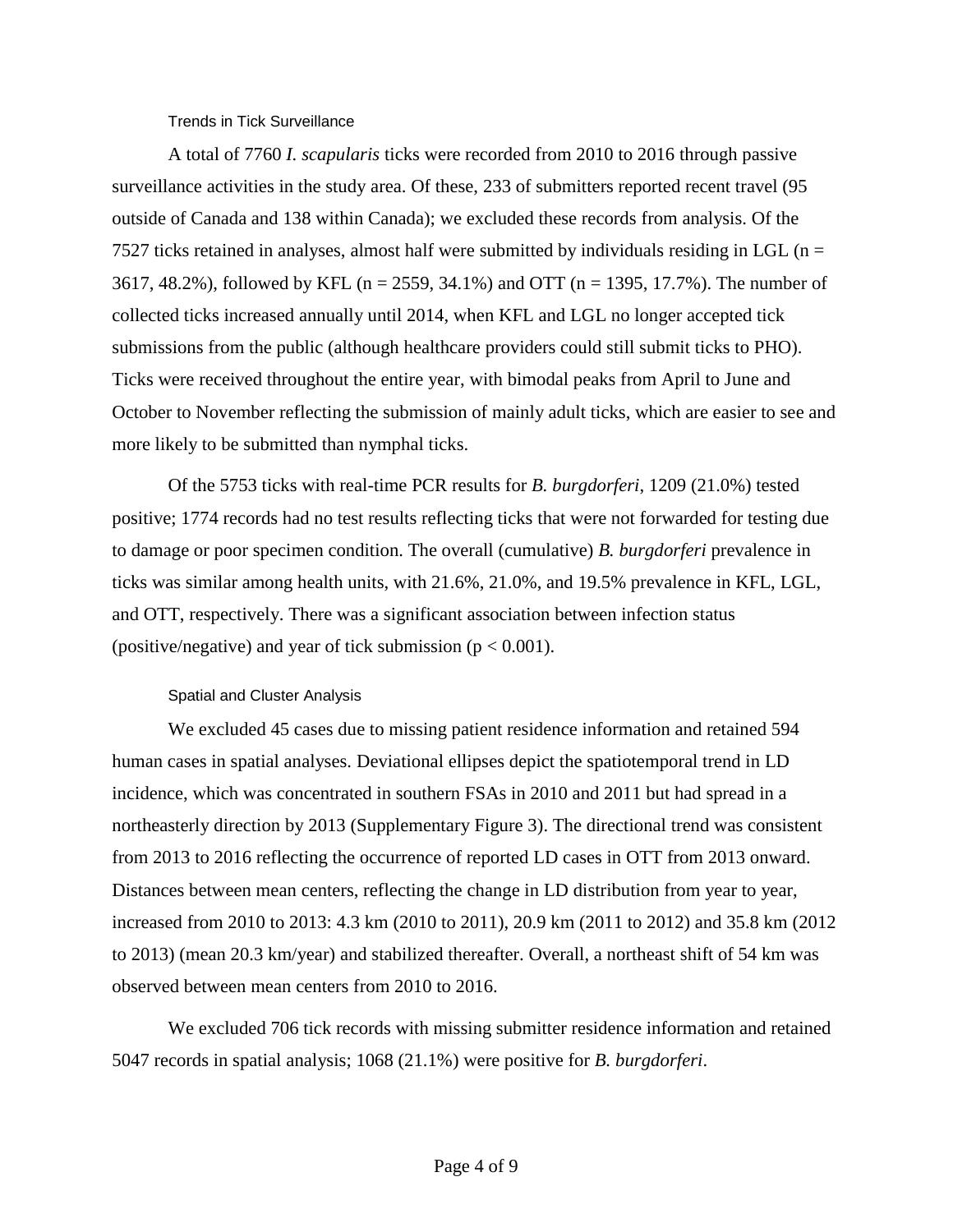Space-time Poisson analysis revealed six clusters of high human LD incidence, two of which were significant ( $p < 0.001$ ). The first significant cluster of human infection was 66 km in radius, was composed of 3 FSAs (including one geographically large FSA in KFL) covering a population of 93,811 and occurred over the period from 2014 to 2016. The incidence of LD within the cluster was 42.6 per 100,000, with a relative risk of 7.9. The second significant cluster of human infection centered on the Kingston-Gananoque region was 32 km in radius, was composed of 5 FSAs covering a population of 126,827, and also occurred over the period from 2014 to 2016. The incidence of LD within the cluster was 26.8 per 100,000, with a relative risk of 4.7. A similar pattern was observed in the space-time Bernouilli model, which revealed seven clusters of high rates of *B. burgdorferi* infected ticks, with one significant cluster (p < 0.0001). The significant cluster was 77 km in radius spanning 9 FSAs and overlapping spatially with the clusters of human LD cases. The infected tick cluster contained 28.5% of all infected ticks with  $RR = 1.6$ , and was observed over the period 2012 to 2014.

#### **References**

- 1. Ministry of Health and Long-Term Care. Infectious disease protocol appendix B: provincial case definitions for reportable diseases. Toronto: Ministry of Health and Long-Term Care; 2017.
- 2. Nelder MP, Russell C, Lindsay LR, Dhar B, Patel SN, Johnson S, et al. Population-based passive tick surveillance and detection of expanding foci of blacklegged ticks *Ixodes scapularis* and the Lyme disease agent *Borrelia burgdorferi* in Ontario, Canada. PLoS One. 2014;9:e105358. [PubMed](https://www.ncbi.nlm.nih.gov/entrez/query.fcgi?cmd=Retrieve&db=PubMed&list_uids=25171252&dopt=Abstract) <http://dx.doi.org/10.1371/journal.pone.0105358>
- 3. Mitchell A. The ESRI guide to GIS analysis. Vol. 2. Redlands (California): ESRI; 2005.
- 4. Costa MA. Kulldorf M. Applications of spatial scan statistics: a review. In: Scan statistics: methods and applications. Boston: Birkhäuser]; 2009. p. 129–52.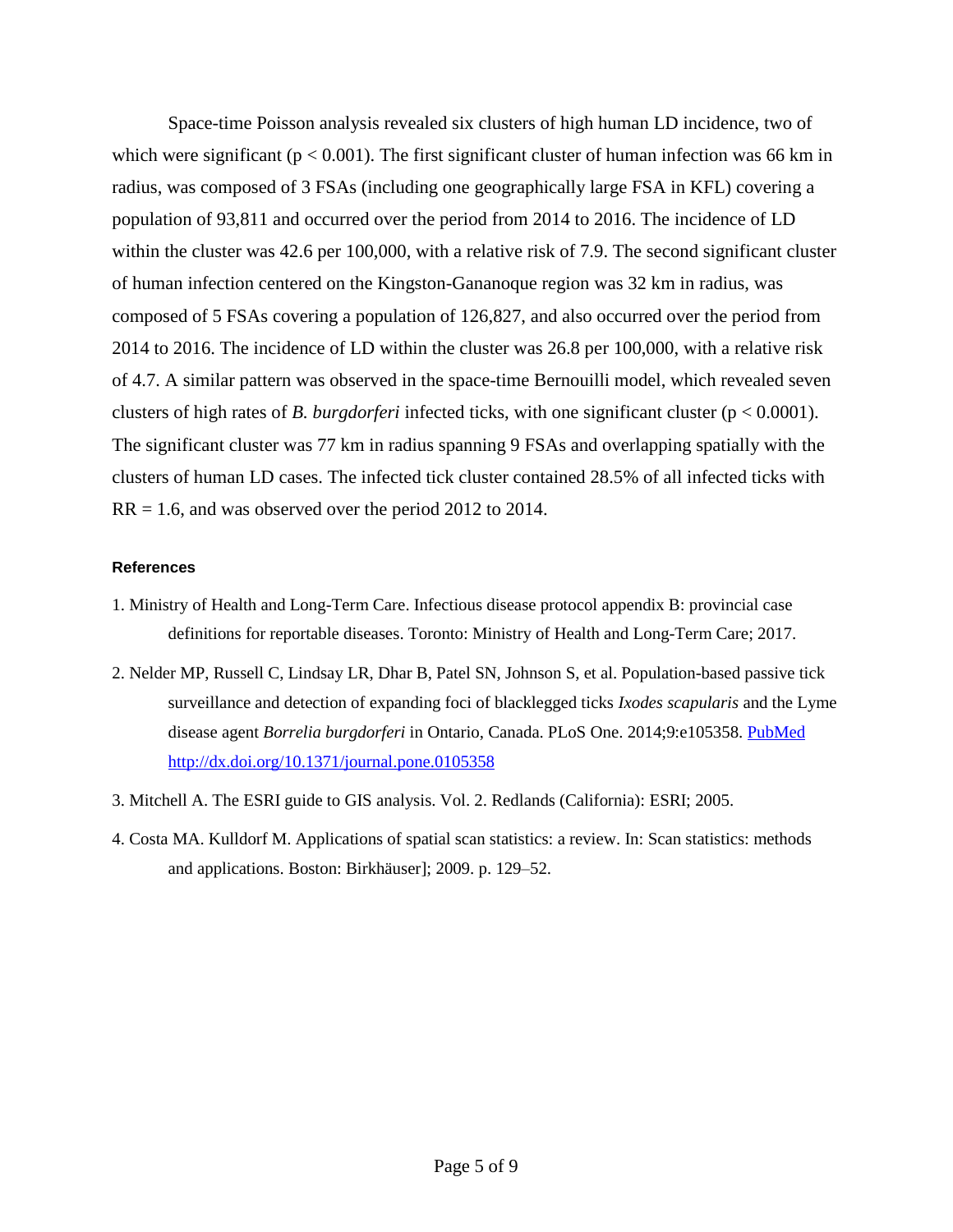

**Appendix Figure 1.** Map of study area showing three public health units in eastern Ontario, Canada. Inset map shows the province of Ontario with the study area location in white.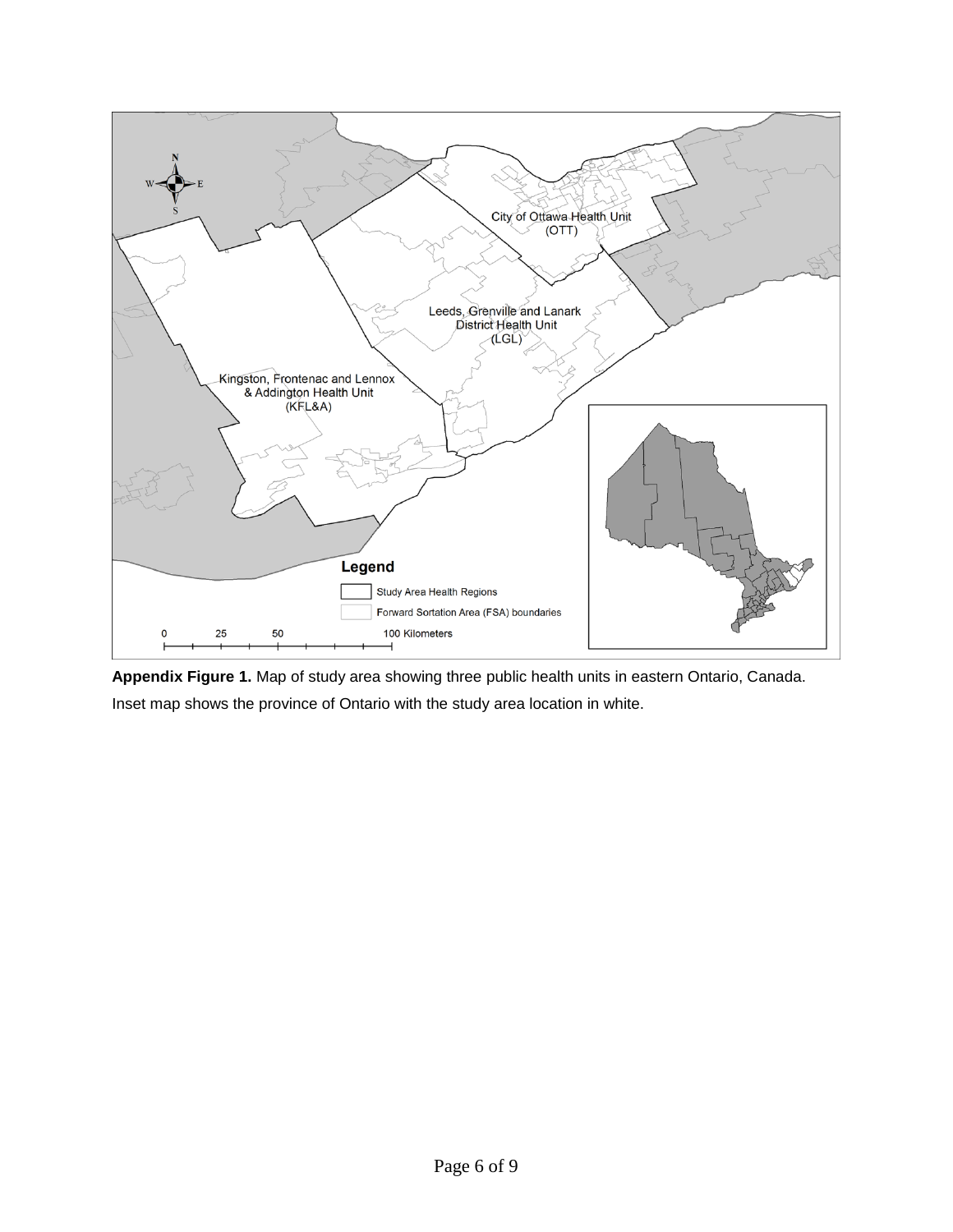

**Appendix Figure 2.** Boxplot of cumulative Lyme disease incidence, 2010–2016, in three eastern Ontario public health units. Error bars show 95% confidence intervals and point indicates outlier data, based on data from forward sortation areas in each health unit; Kingston, Frontenac, Lennox & Addington (KFL), Leeds, Grenville, Lanark (LGL), Ottawa (OTT).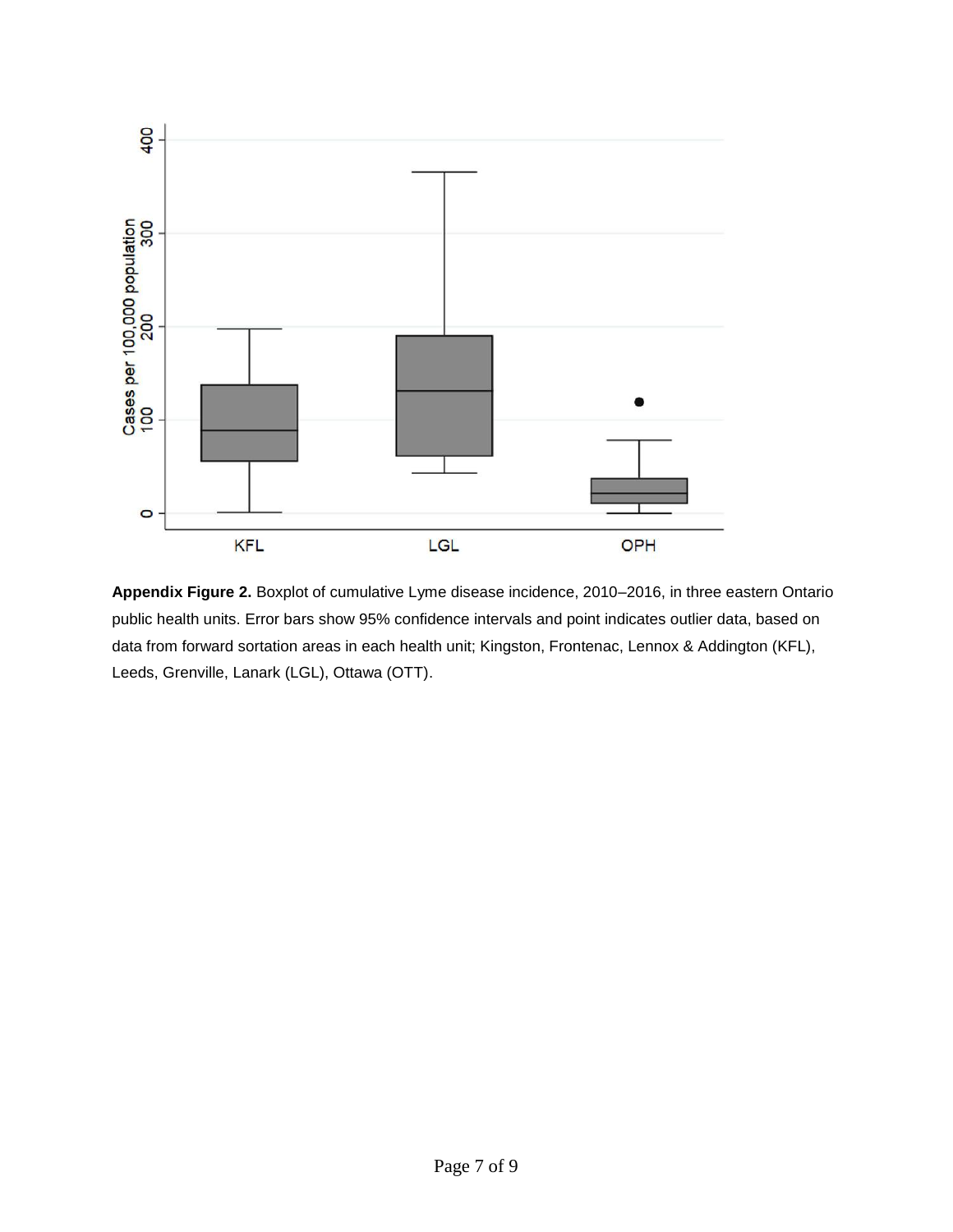

**Appendix Figure 3.** Deviational ellipses indicating the directional distribution of human Lyme disease incidence in three eastern Ontario public health units, 2010–2016.